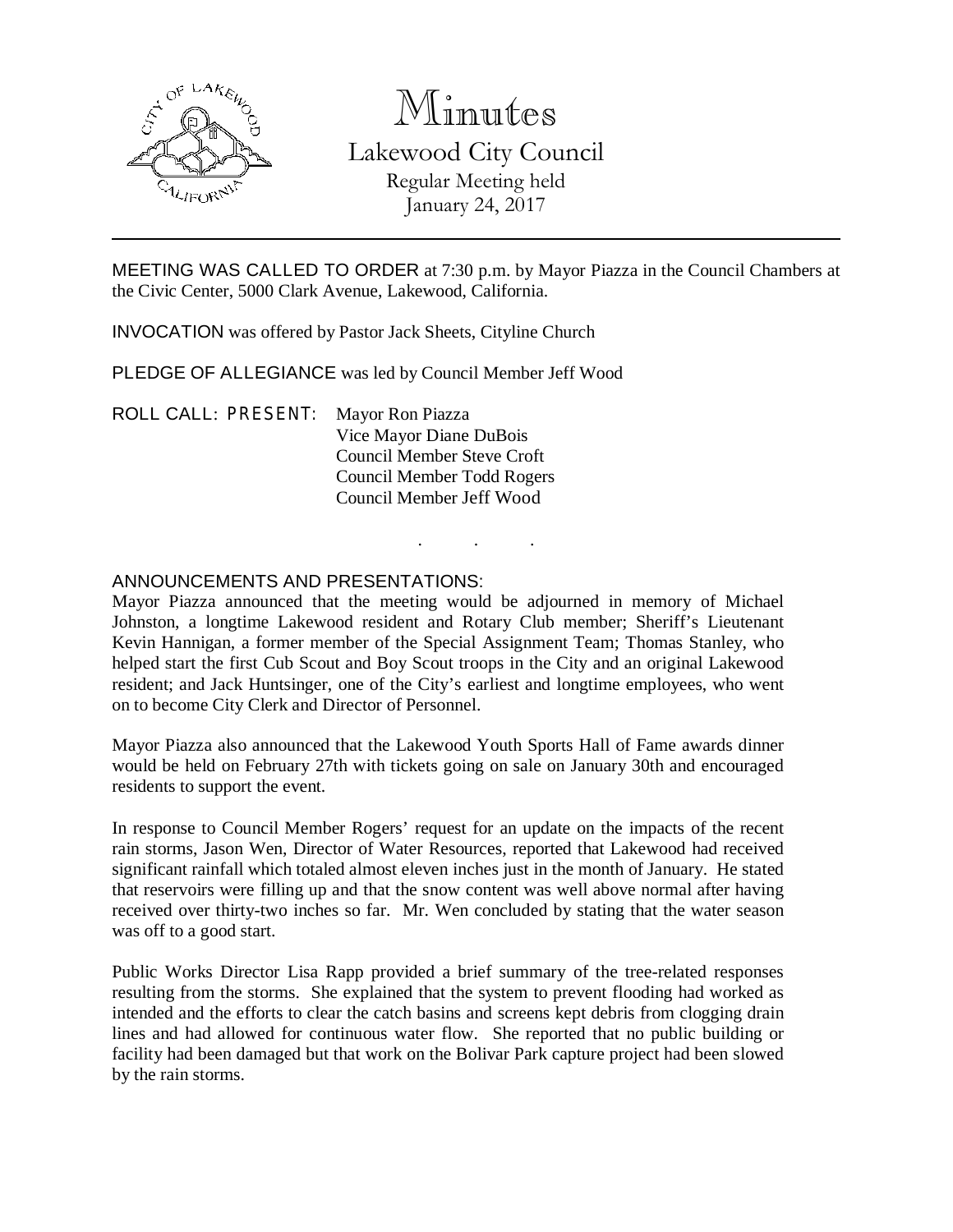# ANNOUNCEMENTS AND PRESENTATIONS: - Continued

Ms. Rapp responded to Council Member Rogers' inquiry by stating that residents should continue to report any tree-related concerns, such as cracked or hanging limbs, even after hours when staff could be dispatched for inspections or to resolve any issues.

Council Member Wood expressed concern with service issues experienced with Frontier Communications. Paolo Beltran, Assistant to the City Manager, encouraged residents to report service interruptions, outages and other issues directly to Frontier.

Mayor Piazza introduced Lynda Johnson, Field Deputy for L.A. County Supervisor Janice Hahn, who stated that she looked forward to working in the community and had already been recruited to participate in board positions in various Lakewood service organizations.

. . .

#### ROUTINE ITEMS:

VICE MAYOR DUBOIS MOVED AND COUNCIL MEMBER CROFT SECONDED TO APPROVE ROUTINE ITEMS 1 THROUGH 8.

- RI-1 Approval of Minutes of the Meeting held December 13, 2016
- RI-2 Approval of Personnel Transactions
- RI-3 Approval of Registers of Demands
- RI-4 Approval of Monthly Report of Investment Transactions
- RI-5 Approval of Quarterly Schedule of Investments
- RI-6 Approval of Appointment to the Development Review Board
- RI-7 Ratification of Purchase of Catch Basin Insert Equipment
- RI-8 Approval of Use Agreement with Los Angeles County for Bolivar Park Water Capture Project

UPON ROLL CALL VOTE, THE MOTION WAS APPROVED:

AYES: COUNCIL MEMBERS: Croft, DuBois, Rogers, Wood and Piazza NAYS: COUNCIL MEMBERS: None

. . .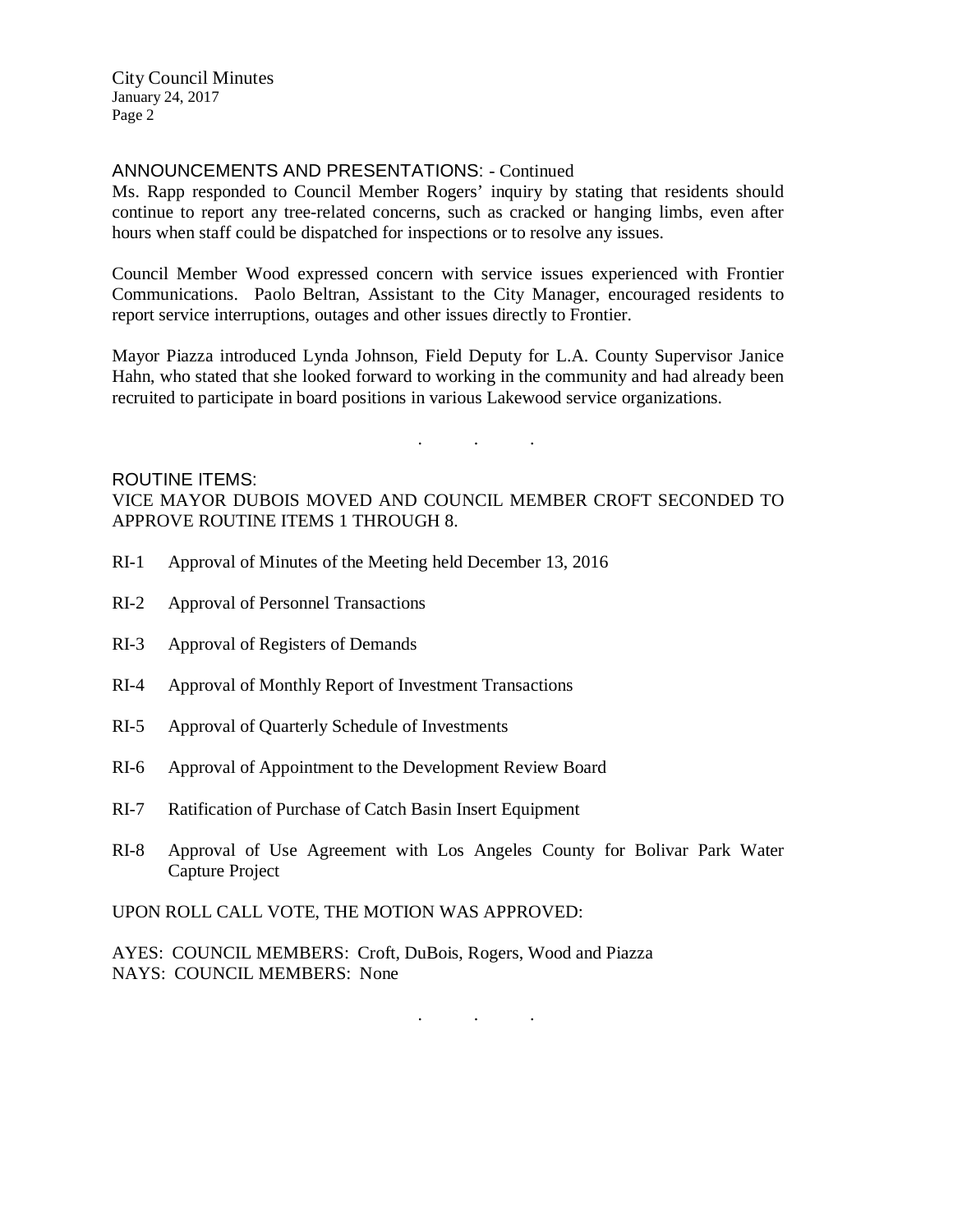# 3.1 • ANNUAL REVIEW OF CITY INVESTMENT POLICY

Administrative Services Director Diane Perkin displayed slides and gave a presentation based on her memo in the agenda and noted that the City's investment objectives continued to be safety, liquidity and yield. She stated that as specified by law, the City's Investment Policy was reviewed annually to conform to sound investment practices and laws. She explained that in addition to reviewing the list of suitable investments, Public Financial Management's performance was also reviewed annually and included a comparison of PFM's returns to a market index. It had been anticipated that in 2016, fluctuations in yields would be evident as the Federal Reserve began raising rates, but the real impacts had come from China's slowing growth, dropping oil prices, global negative interest rates, and Brexit. It was the recommendation of staff that the City Council approve the Investment Policy and continue the investment management services of PFM.

COUNCIL MEMBER CROFT MOVED AND COUNCIL MEMBER ROGERS SECONDED TO APPROVE THE INVESTMENT POLICY AND CONTINUE THE INVESTMENT MANAGEMENT SERVICES OF PFM. UPON ROLL CALL VOTE, THE MOTION WAS APPROVED:

. . .

AYES: COUNCIL MEMBERS: Croft, DuBois, Rogers, Wood and Piazza NAYS: COUNCIL MEMBERS: None

# 3.2 • ADOPTION OF AMENDED EMERGENCY OPERATIONS PLAN

Lisa Litzinger, Director of Recreation and Community Services, made a presentation based on the memo in the agenda. She reported that the City's first emergency plan had been approved in 1979 and was last updated in 1999. She stated that the plan required updating to be compatible with the Standardized Emergency Management System and the National Incident Management System. Staff requested proposals, conducted interviews and selected Carolyn Harshman, President of Emergency Planning Consultants, as its consultant. The EOP Planning Committee, made up of representatives from each department, met monthly from August to November and worked with the consultant on the Plan. She stated that staff recommended that the City Council adopt the proposed resolution amending Lakewood's Emergency Operations Plan, revised in accordance with current State and Federal guidelines.

Ms. Litzinger introduced Alex Fritzler, Lead Assistant, Emergency Planning Consultants, who displayed slides and made a presentation on the various earthquake scenarios demonstrating different locations, magnitudes and faults.

Mayor Piazza suggested that residents seek information on obtaining earthquake insurance at this time prior to the occurrence of any large magnitude quake event. He also encouraged residents to take advantage of training programs offered by the City that would not only help the community but could save the lives of family members.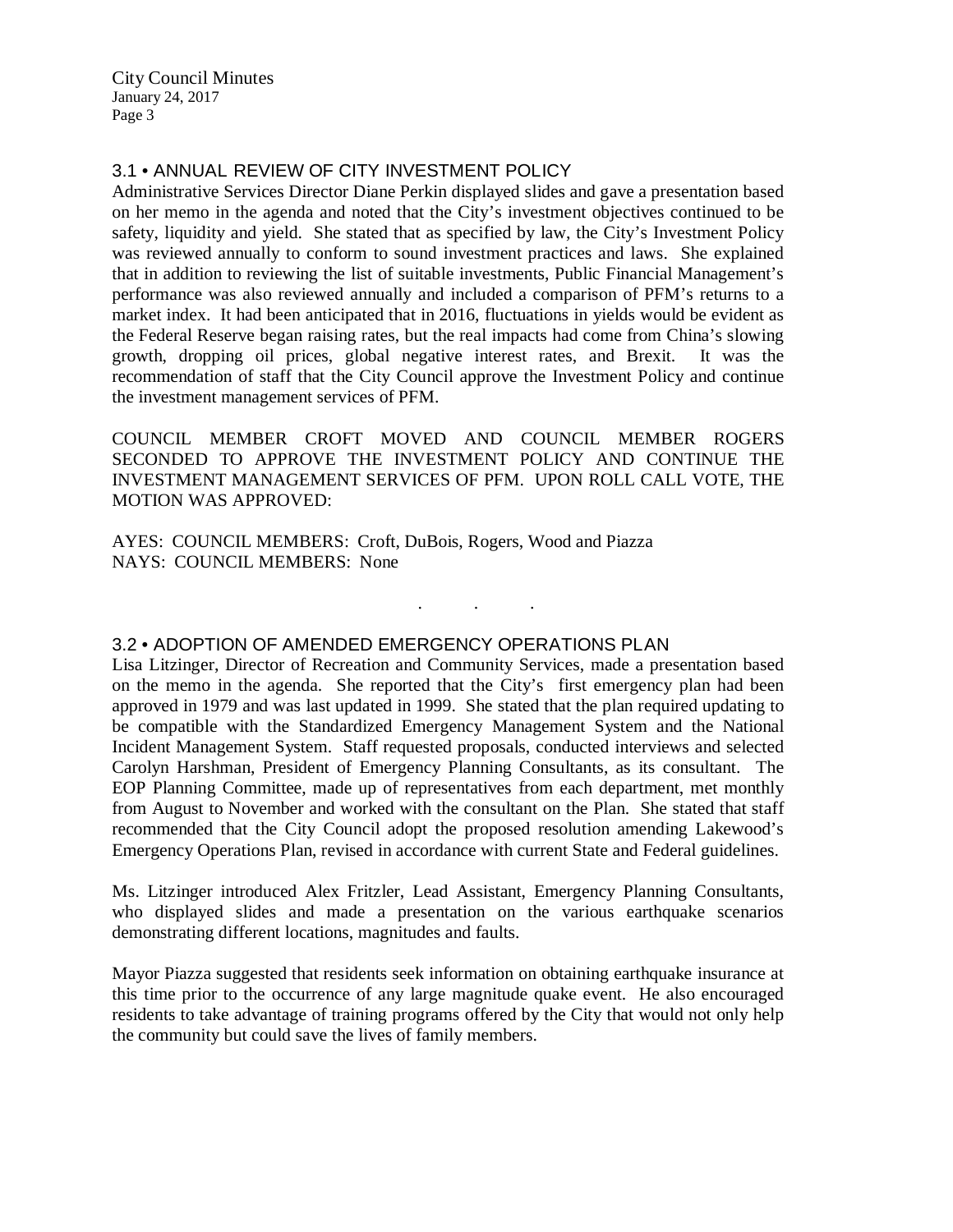3.2 • ADOPTION OF AMENDED EMERGENCY OPERATIONS PLAN - Continued Council Member Croft inquired about upcoming Survive for Seven and CERT classes available for residents noting the benefits of such programs which included valuable information from emergency responders and learning potentially life-saving skills. Community Services Manager Nancy Hitt provided information on classes in the coming months and suggested that residents contact the Recreation Department for more details.

Council Member Wood commended staff for their efforts in producing such a significant document. He stated that after having worked in emergency management at the State level, he appreciated the importance of the City Council's involvement to ensure the availability of educational resources to its residents.

Mr. Fritzler responded to a question from Council Member Rogers regarding earthquake early warning systems by stating that due to their instantaneous nature and the speed at which earthquakes travel, the technology had yet to be developed to provide sufficient advanced notice.

RESOLUTION NO. 2017-1; A RESOLUTION OF THE CITY COUNCIL OF THE CITY OF LAKEWOOD ADOPTING AN AMENDED EMERGENCY OPERATIONS PLAN-BASIC PLAN

COUNCIL MEMBER WOOD MOVED AND VICE MAYOR DUBOIS SECONDED TO ADOPT RESOLUTION NO. 2017-1. UPON ROLL CALL VOTE, THE MOTION WAS APPROVED:

AYES: COUNCIL MEMBERS: Croft, DuBois, Rogers, Wood and Piazza NAYS: COUNCIL MEMBERS: None

. . .

SUCCESSOR AGENCY ACTIONS

1. Approval of Registers of Demands COUNCIL MEMBER ROGERS MOVED AND COUNCIL MEMBER WOOD SECONDED TO APPROVE THE REGISTERS OF DEMANDS. UPON ROLL CALL VOTE, THE MOTION WAS APPROVED:

AYES: COUNCIL MEMBERS: Croft, DuBois, Rogers, Wood and Piazza NAYS: COUNCIL MEMBERS: None

2. Approval of Recognized Obligation Payment Schedule for July 1, 2016 Through June 30, 2017 – ROPS 16-17

. . .

COUNCIL MEMBER CROFT MOVED AND VICE MAYOR DUBOIS SECONDED TO APPROVE THE RECOGNIZED OBLIGATION PAYMENT SCHEDULE FOR JULY 1 2016, THROUGH JUNE 30, 2017.